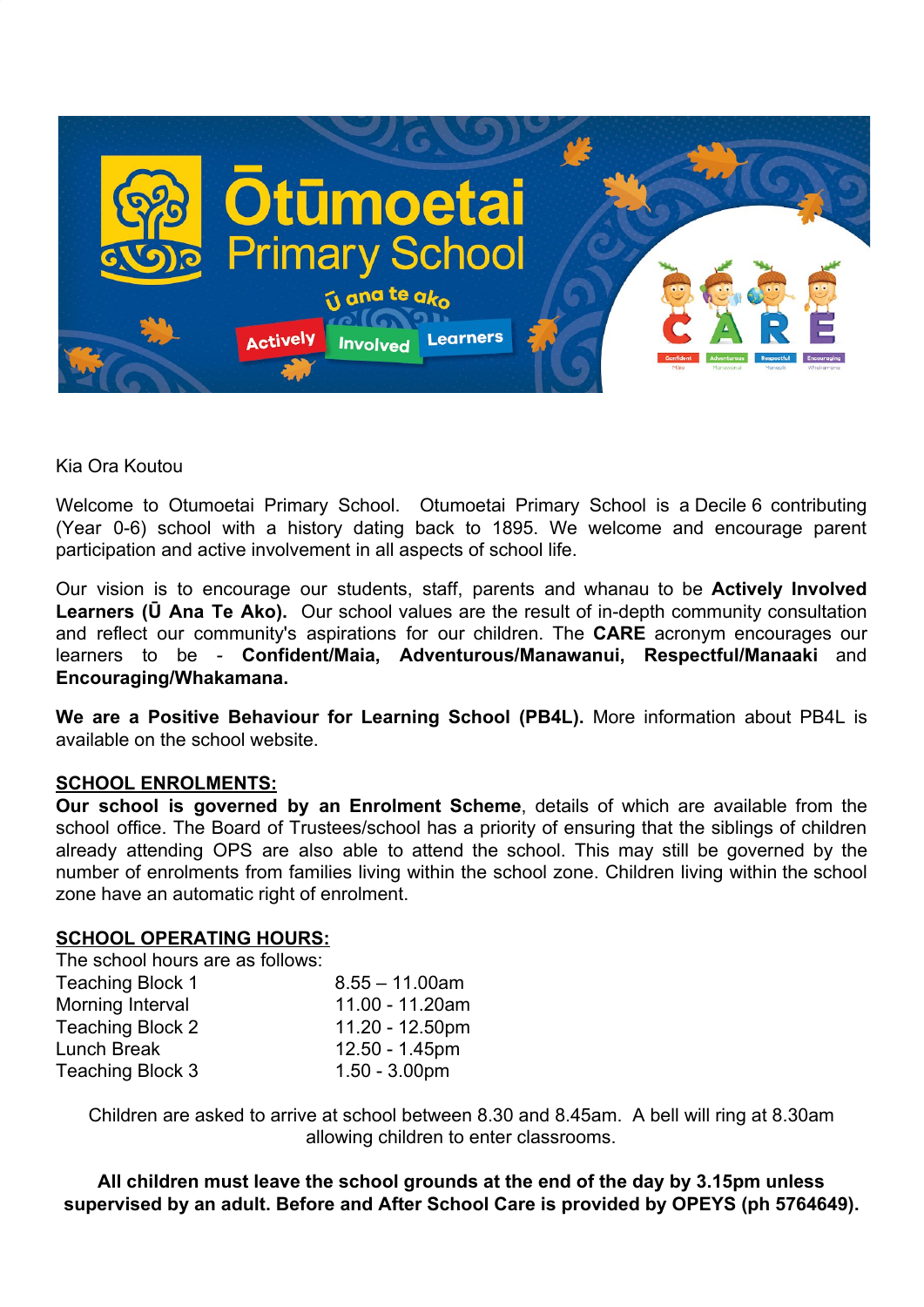# **SCHOOL ORGANISATION:**

## **General:**

Otumoetai Primary School is organised into five teaching teams, with four to six classes in each team. These teams cover Year 0 & 1 (Tui), Year 1 & 2 (Kiwi), Year 2 & 3 (Pukeko), Year 3 & 4 (Kea) and Year 5 & 6 (Weka).

# **ABSENCE/ATTENDANCE**

If children are away from school for any reason we are required, by law, to have an explanation from parents. Please text the school office if your child is going to be away from school - 0275842592. Repeated unexplained absences may be referred to the Truancy Service. Students who arrive after the 8.55am bell must report to the office before heading to class.

# **ACCIDENT/SICKNESS AT SCHOOL:**

In the case of illness, the child concerned will be made as comfortable as possible in the medical room and the parent notified. Minor accidents will be treated at school using the first aid material available in the medical room. More serious accidents will necessitate immediate notification of parents or doctor.

If your child has any special medical condition, or medication, please ensure we know about it. No pills or medicines are to be stored in a lunch box or school bag. If your child requires medication to be administered at school please come to the school office and sign the appropriate paperwork.

## **CLOTHING/LOST PROPERTY:**

If something has been lost please feel free to come and look through the found items in the lost property cupboard at the far end of the A-Block corridor.

#### **COOL BANANAS:**

The Cool Bananas programme is a non-denominational Christian values based programme that teams attend on a rotational basis throughout the year. If you do not wish your child to take part in this programme please indicate on the enrolment form or notify the class teacher.

#### **COMMUNICATION / NEWSLETTERS:**

The newsletter is distributed to the eldest child fortnightly on a Tuesday and is also posted on our school website [www.ops.school.nz](http://www.ops.school.nz/) every fortnight. We have a school FACEBOOK page which we encourage parents to 'Like' to ensure that they receive regular updates about school happenings and photos of school events.

#### **CUSTODY OF STUDENTS:**

Please inform the school if there are any changes that relate to the custody of your children and the rights of access to information about your children. We require a copy of any formal custody arrangements.

#### **HOUSES**

We have six school houses. Your child will be placed in a School House when they enrol. Houses are named after native trees of New Zealand: Pohutukawa (Red), Rimu (Purple), Kauri (Black), Kowhai (Yellow), Puriri (Green) and Totara (Blue). Children are able to earn tokens for house points and a variety of house competitions are held throughout the year.

# **Assemblies**

School Assemblies are held on Fridays (of even weeks) in the School Hall from 12.20pm (Terms 2 & 3) and at 10.20am (Terms 1 & 4). Classes within each teaching team have a turn in organising these assemblies. The emphasis is on the celebration of children's achievement, and for children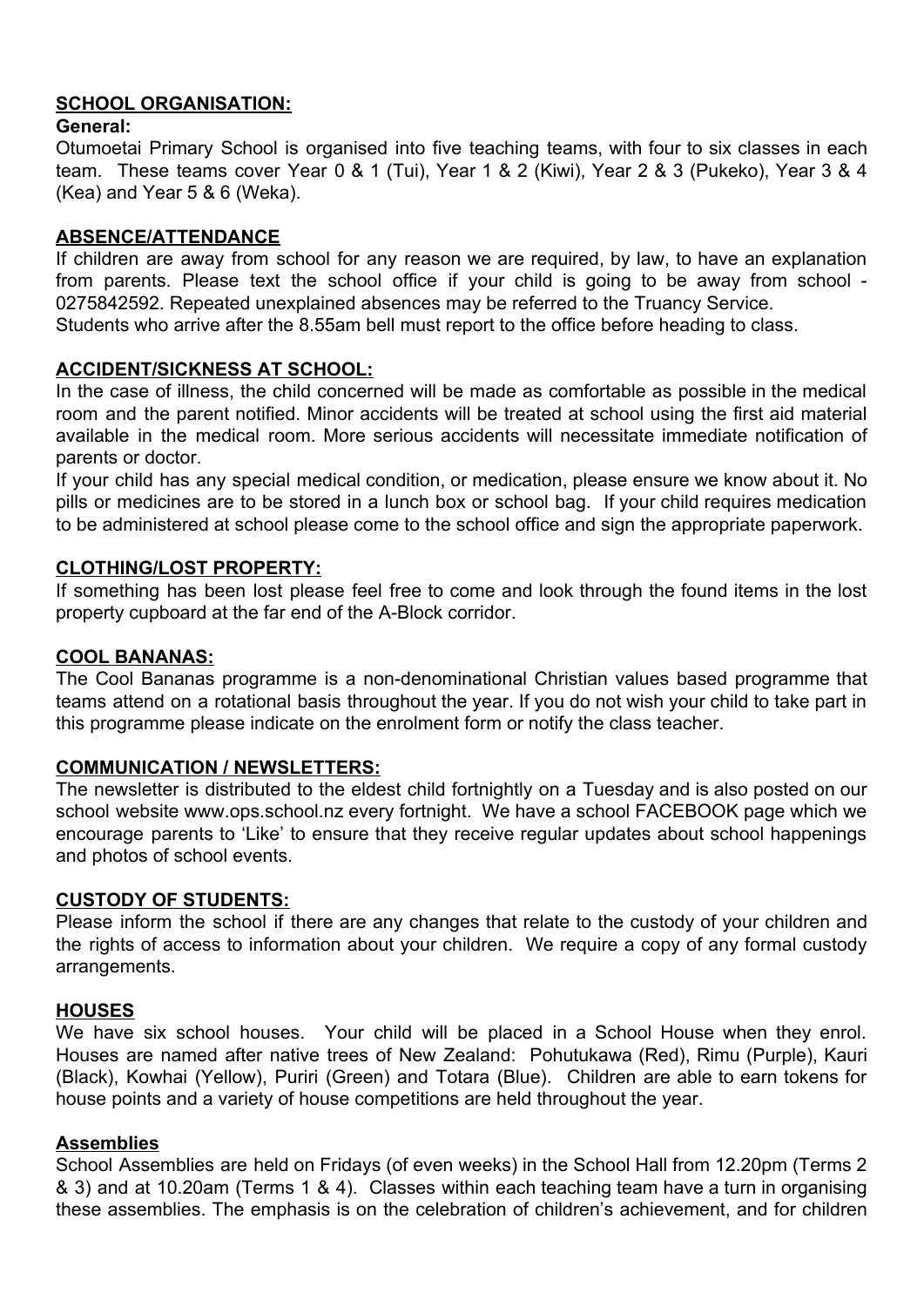to assume responsibility to organise and run the assembly. No shoes are to be worn in the hall. Teams are to sit to allocated places in the Hall.

## **Bells - School Sessions**

| <b>Learning Block</b> | $8.55 - 11am$     |
|-----------------------|-------------------|
| Morning interval      | 11am - 11.20am    |
| <b>Learning Block</b> | 11:20am - 12.50pm |
| Lunch                 | 12.50pm - 1.45pm  |
| <b>Learning Block</b> | 1.50pm - 3.00pm   |

*The school does not have a shortened lunch hour or school day on wet days. Children are not permitted to leave the school grounds during school hours*.

#### **Behaviour**

Follow the Minor/Major Behaviour Flowchart (please see PB4L documentation in the OPS Guidelines and the PB4L Folder in classrooms).

#### **Board of Trustees**

The Board meets every Week 3 and Week 8 of the school term in the School Staffroom at 7.00pm. Teachers have representation through their elected staff representative.

#### **REPORTING TO PARENTS**

Formal Parent Teacher discussions are held once a year and a written report is issued to most students at mid and end of the year. We encourage parents to contact the class teacher if they wish to discuss their child's progress or if they have any concerns.

#### **SPORT**

Otumoetai Primary School offers many opportunities for children to be involved in Sport. Please check the website or newsletter for winter and summer sporting codes.

#### **STATIONERY:**

At the beginning of the school year stationery is sold in bulk packs only. Children will receive a book list on their first day at school. The office stocks all children's stationery requirements

#### **UNIFORM**

Please see the flyer in the enrolment pack regarding regulation uniform items. Children will be asked to remove non-regulation items. Jewellery and painted fingernails are not permitted. Our uniform can be purchased from NZ Uniforms in Elizabeth Street, Tauranga.